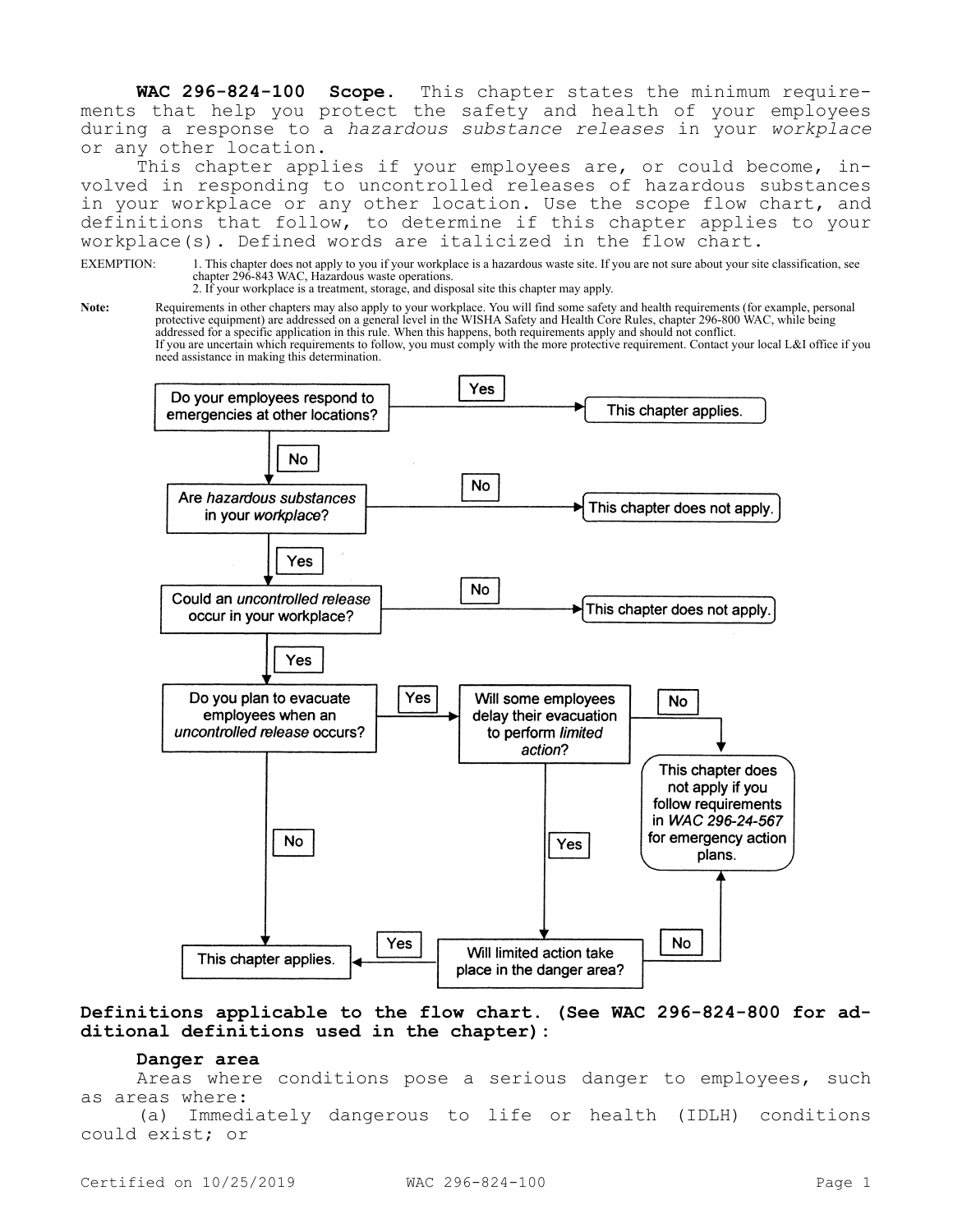(b) High levels of exposure to toxic substances could exist; or

(c) There is a potential for exceeding the lower explosive limit (LEL), also known as the lower flammability limit (LFL), of a substance.

### **Emergency response**

A response to an anticipated release of a hazardous substance that is, or could become, an *uncontrolled release*.

#### **Hazardous substance**

Any biological, radiological, or chemical substance that can have adverse effects on humans. (See WAC 296-824-800 for a more specific definition.)

### **Immediately dangerous to life or health (IDLH)**

Any atmospheric condition that would:

(a) Cause an immediate threat to life;

(b) Cause permanent or delayed adverse health effects;

(c) Interfere with an employee's ability to escape.

#### **Incidental release**

A release that can be safely controlled at the time of the release and does not have the potential to become an *uncontrolled release*.

Example of a situation that results in an incidental release:

A tanker truck is receiving a load of hazardous liquid when a leak occurs. The driver knows the only hazard from the liquid is minor skin irritation. The employer has trained the driver on procedures and provided equipment to use for a release of this quantity. The driver puts on skin protection and stops the leak. A spill kit is used to contain, absorb, and pick up the spilled material for disposal.

# **Limited action**

Action necessary to:

(a) Secure an operation during emergency responses; or

(b) Prevent an incident from increasing in severity.

Examples include shutting down processes and closing emergency valves.

### **Release**

A spill, leak, or other type of hazardous substance discharge. **Uncontrolled release**

A release where significant safety and health risks could be created. Releases of hazardous substances that are either incidental or could not create a safety or health hazard (i.e., fire, explosion or chemical exposure) are not considered to be uncontrolled releases.

Examples of conditions that could create a significant safety and health risk:

(a) Large-quantity releases;

(b) Small-releases that could be highly toxic;

(c) Potentially contaminated individuals arriving at hospitals;

(d) Airborne exposures that could exceed a WISHA permissible exposure limit or a published exposure limit and employees are not adequately trained or equipped to control the release.

Example of an uncontrolled release: